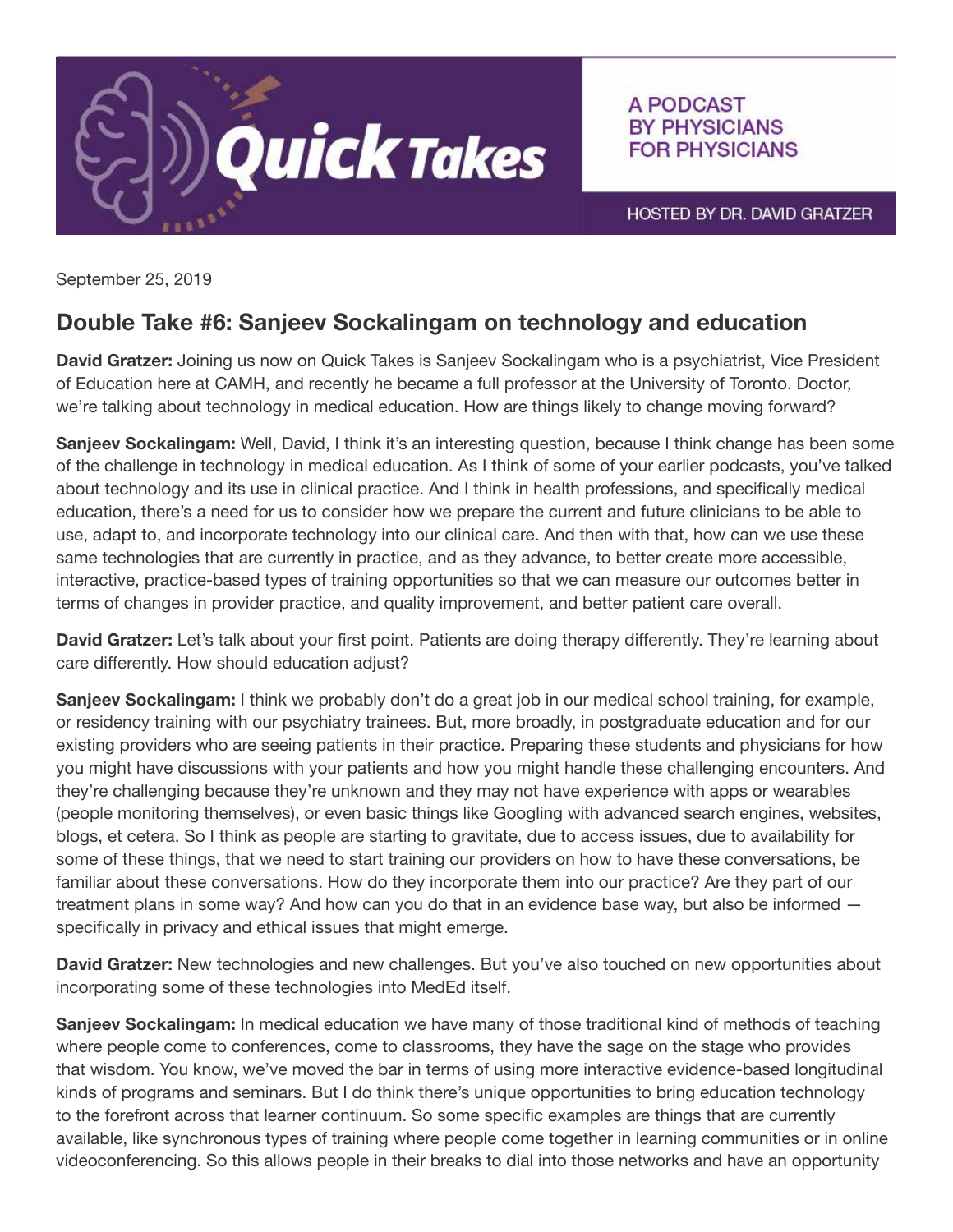to share best practices, cases, and have that truly workplace-based kind of moment with their community of practice. Echo is one program like that that is being provincially launched here at CAMH. So that's an opportunity. There are things I remember in my own master's program — dialling into Blackboard, posting, getting some messages back. And there's more asynchronous ways that are evolving and I think the use of them in continuing professional development is still, I would say, early but evolving. And then I would say, more and more people have talked about simulation. I think in mental health, we're starting to catch up, but initially it was used more in surgery and more procedural type of specialties. As we think about simulation, and how it might not be feasible for everyone to come to a place and practice in a simulation lab, how we can make those more virtually available either through augmenting with virtual reality, or other kinds of digital spaces where we can start to experiment in more team based care. That's probably typical for mental health.

## David Gratzer: What excites you?

Sanjeev Sockalingam: If I recall back, things like CD-ROMs and multimedia, were probably kind of the foray of technology in education and medical education. The we went to e-learning as the Holy Grail for medical education.

David Gratzer: Wait, we're not using CDs anymore?

Sanjeev Sockalingam: Well, some of us may be...

David Gratzer: No names?

## Sanjeev Sockalingam: No names!

**Sanjeev Sockalingam:** I do think that what excites me is the possibility of using these technologies in a way that might make it more accessible for individuals. I do think things like virtual reality and online simulations, as they become more cost effective, more accessible, more open source, that there'll be more opportunities to be creative about it and use it in day-to-day education. Probably the other component, to me, is how academic organizations and hospitals use data and information that are collected in electronic health records. Or, dare I say the c-word, which is competency based education. That, as we think about implementation of these programs, there's a large amounts of data being collected about learners in their assessment contexts. With artificial intelligence and machine learning can we use that data to inform future learning? Learning improvements? Insight (give feedback) in a more readily available manner to our practicing clinicians and our trainees?

**David Gratzer:** One way of gauging how people are doing is exam writing. With the potential of A.I., could we be at a point where we identify learners deficiencies before the exams and address them in real time?

**Sanjeev Sockalingam:** That's the hope of competency based education in some of these new paradigms. I think technology would be well equipped to really accelerate how we use that in real time for our trainees. Although we may enter them online in the back end, we don't have that data sophistication to be more predictive and proactive.

David Gratzer: To tie back into what you're saying: more simulation, possibly more VR, more data, more A.I. What worries you?

**Sanjeev Sockalingam:** I guess what worries me is as we move to more technological kind of advances, there are concerns and risks for different professions. Maybe not so much in psychiatry and mental health, but that we will have to train our students to use technology, and that might replace some of the skills that we previously would have been teaching in that curriculum. And so I think that it's a risk that we may lose some